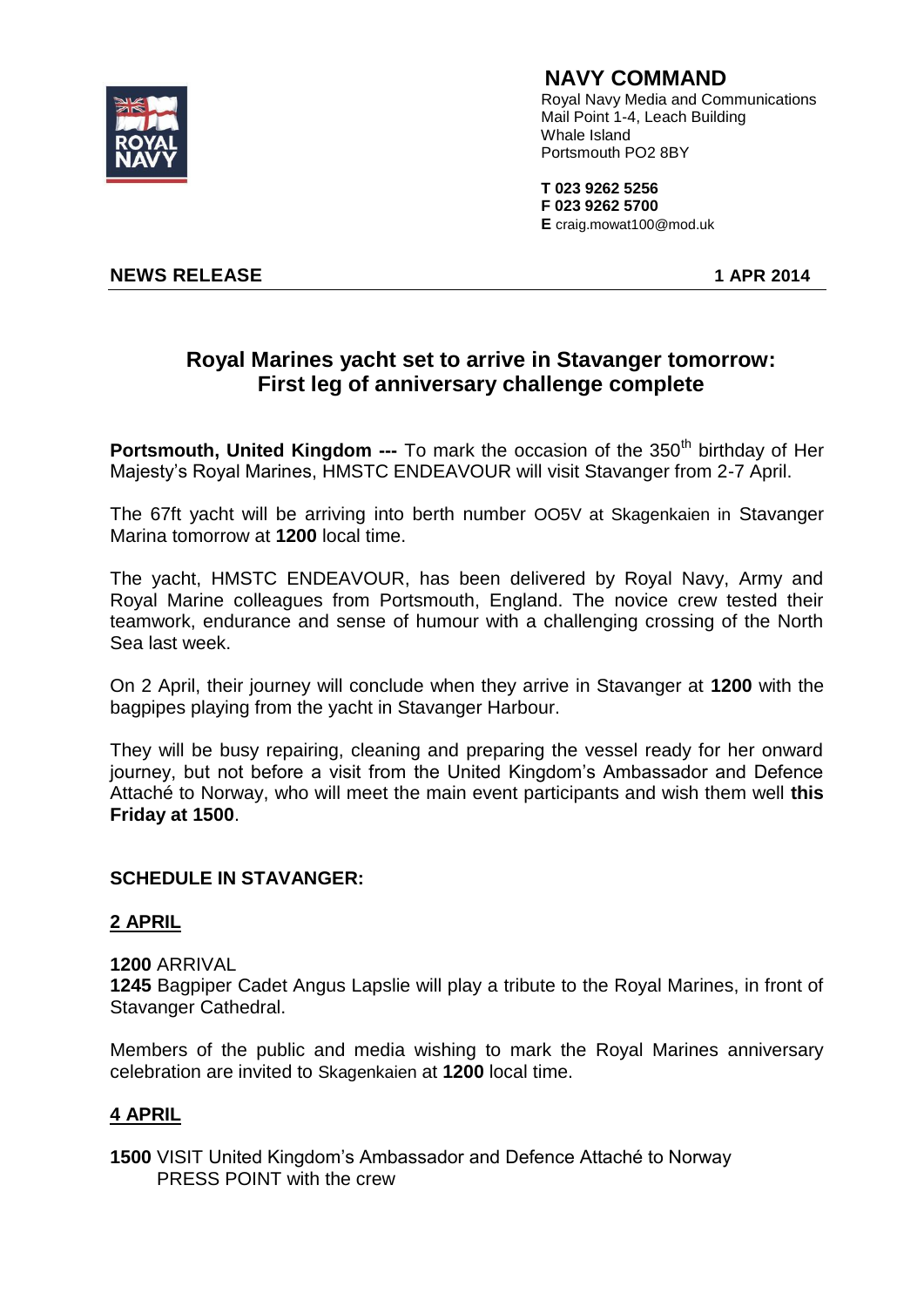### **BACKGROUND:**

As part of the gruelling challenge, a team of skiers from the Royal Marines have skied 1,664 kms from Porsangermoen, in Northern Norway, down to the southern port city of Stavanger, completing the distance in less than two months, with conditions ranging from blizzards to bright sunshine and temperatures of between -20c and +10c.

Following their arrival in Stavanger, the team will get straight into the next phase – a 1,664 nautical mile sail from Norway down to Cadiz, in Spain.

Dubbed the "1664 Challenge", the event covers roughly 4,136 miles (6,656 kms) by ski, sail, cycle, canoe and then by foot. By the time the Royal Marines' 1664 Challenge concludes with a marathon around London in July, more than 4,200 commandos will have taken part.

More information about the Challenge can be found at [www.1664challenge.co.uk](http://www.1664challenge.co.uk/) with regular updates being posted at [www.facebook.com/rm1664challenge](http://www.facebook.com/rm1664challenge) as well as their Twitter feed @RM1664challenge

### **ENDS**

### **Notes to Editors**

### **Profiles of the six core participants:**

**Officer Commanding** - **Captain Sam Moreton**, 26, based at 42 Cdo, Plymouth. Comes from Exmouth and attended school in Exeter. His father was a Colour Sergeant in the Corps. Joined the Corps in 2011, passing out in 2012. He spent a year as a Troop Commander with M Coy at 42 Cdo and took part in Cougar 13. He will join the Commando Logistics Corps at the end of the Challenge.

**Second in Command** – **Colour Sergeant Richie Hayden**, 33, based at 40 Cdo, Taunton.

Comes from Peterborough, but has moved to Taunton where his wife and two children are at home monitoring his progress. Served three tours of Afghanistan and two tours of Iraq. This is the eighth time he has undertaken Cold Weather Training in Norway.

#### **Corporal Tom Rounding**, 35, based at 30 Cdo, Plymouth.

Comes from Kingston upon Hull and originally joined the Army in 1996, deploying to Northern Ireland, Kenya, Canada, Belize. Moved into the Royal Navy and served as a submariner from 2001 to 2004. Joined the Royal Marines in 2004, taking part in Herricks 4 and 5 with J Company 42 Cdo and Herrick 14 with K Coy 42 Cdo. Now lives in Plymouth with his family to be closer to 30 Cdo.